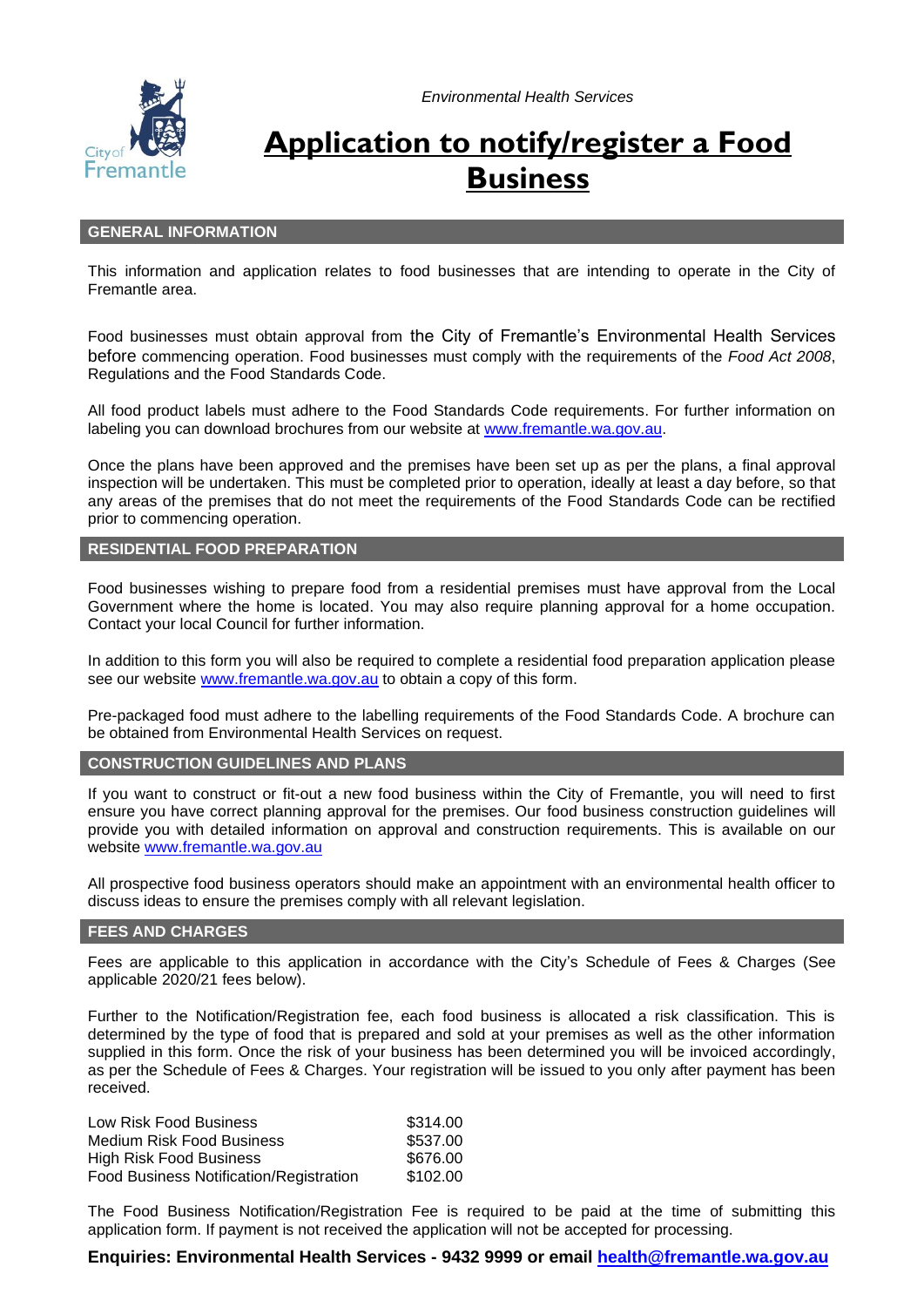

# **Application to notify/register a new Food Business**

Notification / Registration is compulsory under the *Food Act 2008*. This form is for a single business location. Where a food business operates from multiple locations a separate form must be completed for each location. The food business is required to notify the City of Fremantle of any changes to the information provided below. Note that changes to the information may affect the classification of a food business and incur charges.

## **FOOD BUSINESS DETAILS**

| * If the food business is a food vehicle please provide address of where the food vehicle is garaged. |                        |                       |  |  |  |
|-------------------------------------------------------------------------------------------------------|------------------------|-----------------------|--|--|--|
| <b>PROPRIETOR DETAILS</b>                                                                             |                        |                       |  |  |  |
|                                                                                                       |                        |                       |  |  |  |
|                                                                                                       |                        |                       |  |  |  |
|                                                                                                       |                        |                       |  |  |  |
|                                                                                                       |                        |                       |  |  |  |
|                                                                                                       |                        |                       |  |  |  |
|                                                                                                       |                        |                       |  |  |  |
| <b>NATURE OF BUSINESS</b>                                                                             |                        |                       |  |  |  |
| 1. (a) What is your primary business type? Please tick the box that most applies.                     |                        |                       |  |  |  |
| Manufacturer/processor                                                                                | Hotel/motel/guesthouse | Retailer              |  |  |  |
| Pub/tavern/other liquor license                                                                       | <b>Food Service</b>    | Canteen/kitchen       |  |  |  |
| Distributor                                                                                           | Hospital/nursing home  | Importer              |  |  |  |
| Childcare centre                                                                                      | Packer                 | Home delivery         |  |  |  |
| Storage                                                                                               | Mobile food operator   | Transport             |  |  |  |
| Market stall                                                                                          | Restaurant/café        | Charity/community org |  |  |  |
| See overleaf for further options:                                                                     |                        |                       |  |  |  |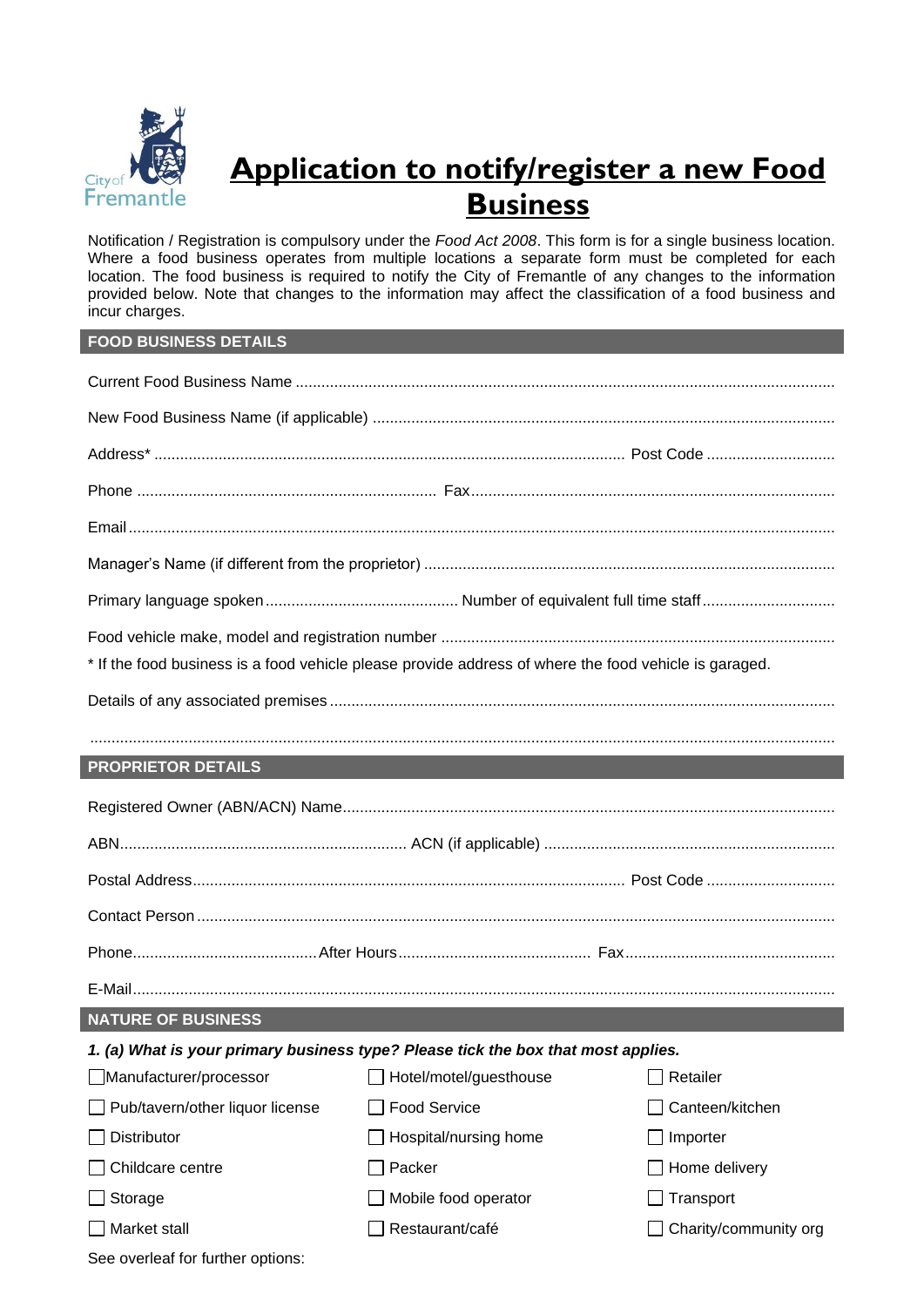| Snack bar/takeaway                          | Caterer                                                                                                                                                                                                                                                                                       | <b>Primary Producer</b> |
|---------------------------------------------|-----------------------------------------------------------------------------------------------------------------------------------------------------------------------------------------------------------------------------------------------------------------------------------------------|-------------------------|
| Meals-on-wheels                             | Residential manufacturer/processor   Family day care                                                                                                                                                                                                                                          |                         |
| $\Box$ Temporary food premises              |                                                                                                                                                                                                                                                                                               |                         |
|                                             | 1. (b) Please advise of any secondary business types and provide more detail about your business.<br>(For example: butcher, bakery, seafood processor, soft drink manufacturer, milk vendor, service<br>station. If business is a catering business, please provide maximum patrons estimate) |                         |
|                                             | 2. Do you provide, produce or manufacture any of the following foods? Please tick all that apply.                                                                                                                                                                                             |                         |
| $\Box$ Raw fruit and vegetables             | Dairy products                                                                                                                                                                                                                                                                                | Prepared salads         |
| $\Box$ Meat pies, sausage rolls or hot dogs | Processed fruit and vegetables                                                                                                                                                                                                                                                                | Egg or egg products     |
| $\Box$ Raw meat, poultry or seafood         | Bread, pastries or cakes                                                                                                                                                                                                                                                                      | Soft drinks/juices      |
| Processed meat, poultry or seafood          | Confectionery                                                                                                                                                                                                                                                                                 | Sandwiches or rolls     |
| $\Box$ Fermented meat products              | Infant or baby foods                                                                                                                                                                                                                                                                          | Pre-prepared meals      |
| $\Box$ Fermented drinks (e.g. Kombucha)     | Uncooked Ready to Eat Meat/Seafood                                                                                                                                                                                                                                                            |                         |
| $\Box$ Sous vide foods                      |                                                                                                                                                                                                                                                                                               |                         |
| *Refer to definitions following             |                                                                                                                                                                                                                                                                                               |                         |

#### *3. These questions seek further information about the nature of your food business. These questions must be answered by all businesses:*

| Are you a small business*?                                                                                                                                 | Yes I<br>∣ I No |  |  |
|------------------------------------------------------------------------------------------------------------------------------------------------------------|-----------------|--|--|
| Is the food that you provide, produce or manufacture ready-to-eat* when sold to the<br>customer?                                                           | Yes     No      |  |  |
| Do you process* the food that you provide or produce before sale or distribution?                                                                          | Yes  No         |  |  |
| Do you directly supply or manufacture food for vulnerable persons*?                                                                                        | IYes   INo      |  |  |
| To be answered by manufacturing/processing businesses only:                                                                                                |                 |  |  |
| Do you manufacture or produce products that are not shelf stable <sup>*?</sup>                                                                             | Yes     No      |  |  |
| Do you manufacture or produce fermented meat products such as salami?                                                                                      | Yes □ No        |  |  |
| To be answered by food service and retail businesses only (includes charitable and community<br>organisations, market stalls and temporary food premises): |                 |  |  |
| Do you sell ready-to-eat* food at a different location from where it is prepared?                                                                          | Yes I<br>No.    |  |  |

\*Refer to definitions

# **Definitions**

- Process in relation to food, means activity conducted to prepare food for sale including chopping, cooking, drying, fermenting, heating, pasteurising, or a combination of these activities.
- **Ready-to-eat food** means food that is ordinarily consumed in the same state as that in which it is sold and does not include nuts totally enclosed in the shell or whole fruit and vegetables intended for further processing by the customer.
- Shelf stable means non-perishable food with a shelf life of many months to years.
- Small business is a business that employs fewer than 50 people in the 'manufacturing' sector or which employs fewer than 10 people in the 'food services' sector.
- **Vulnerable persons** means people who are in care in a hospital, chemotherapy/renal dialysis service, nursing home, aged care, hospice, respite care establishment, child care centre or a client of a delivered meals organisation.